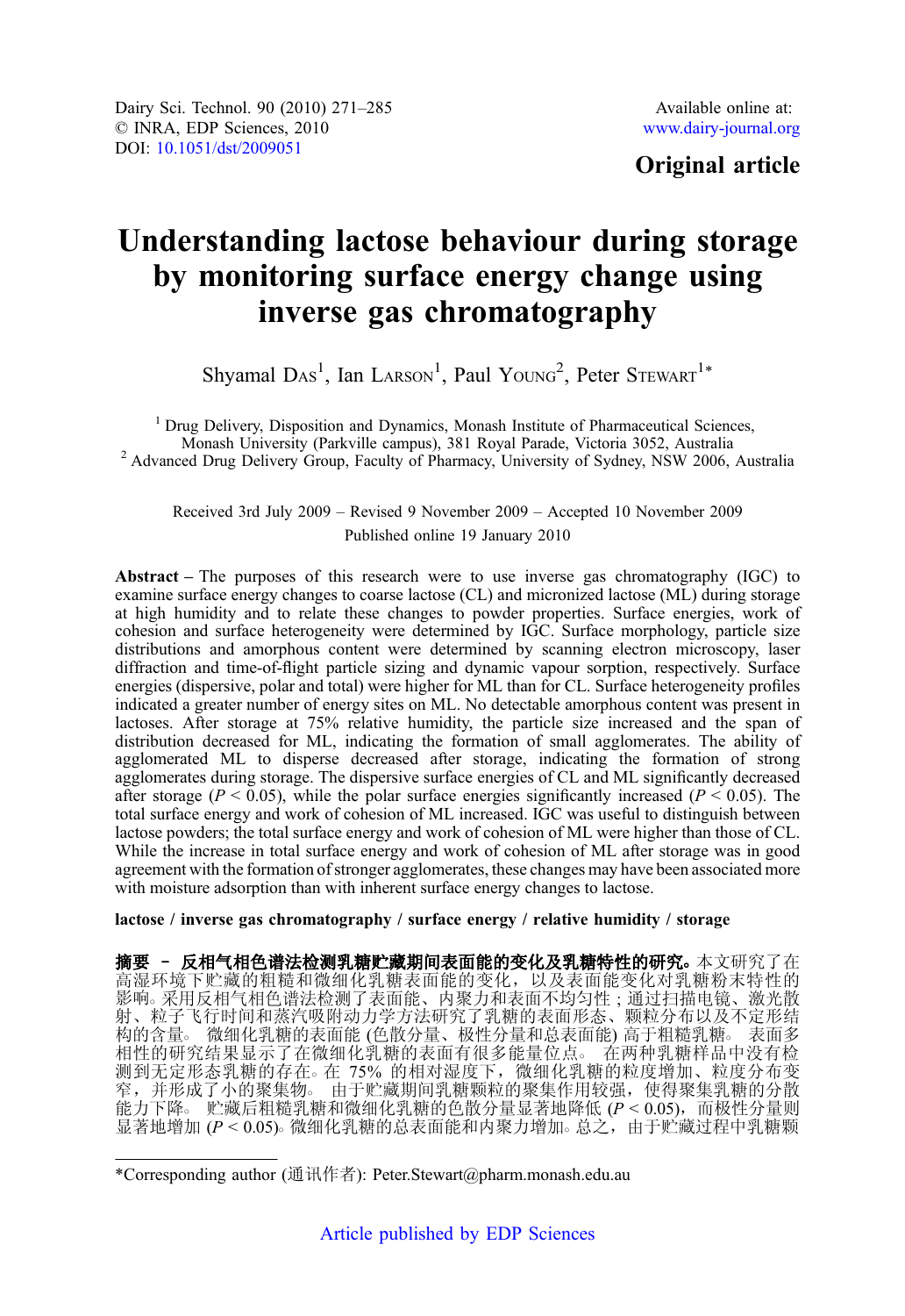粒间较强的聚集作用使得微细化乳糖的表面能和内聚力增加,使得微细化乳糖的总表面能 和内聚力高于粗糙乳糖。因此,水分吸收作用引起的变化高于乳糖固有表面能的变化。

# 乳糖 / 反相气相色谱 / 表面能 / 相对湿度 / 贮藏

Résumé – Compréhension du comportement du lactose au cours du stockage en suivant le changement d'énergie de surface par chromatographie gazeuse en phase inverse. Le but de cette recherche était d'utiliser la chromatographie gazeuse en phase inverse (CGI) pour examiner les changements d'énergie de surface de lactose brut ou micronisé au cours du stockage à humidité élevée et de relier ces changements aux propriétés de la poudre. Les énergies de surface, l'aptitude à la cohésion et l'hétérogénéité de surface ont été déterminées par CGI. La morphologie de surface, les distributions de tailles de particules et la teneur en lactose amorphe ont été déterminées respectivement par microscopie électronique à balayage, diffraction laser et mesure des particules en temps de vol et sorption de vapeur en dynamique. Les énergies de surface (dispersive, polaire et totale) étaient plus élevées pour le lactose micronisé que pour le lactose brut. Les profils d'hétérogénéité de surface indiquaient un plus grand nombre de sites d'énergie sur le lactose micronisé. Aucun des lactoses ne présentait de teneur en lactose amorphe détectable. Après stockage à 75 % d'humidité relative, la taille des particules augmentait et l'étendue de distribution diminuait pour le lactose micronisé indiquant la formation de petits agglomérats. L'aptitude du lactose micronisé aggloméré à se disperser diminuait après stockage indiquant la formation d'agglomérats forts au cours du stockage. Les énergies de surface dispersives du lactose brut et du lactose micronisé diminuaient significativement après stockage ( $P \le 0.05$ ), tandis que les énergies de surface polaires augmentaient significativement ( $P < 0.05$ ). L'énergie de surface totale et l'aptitude à la cohésion du lactose micronisé augmentaient. La CGI était utile pour différencier les poudres de lactose ; l'énergie de surface totale et l'aptitude à la cohésion du lactose micronisé étaient plus élevées que celles du lactose brut. L'augmentation de l'énergie de surface totale et l'aptitude à la cohésion du lactose micronisé après stockage étaient bien corrélées à la formation d'agglomérats plus forts, mais ces changements seraient plus à relier à l'adsorption d'humidité qu'aux changements d'énergie de surface inhérents au lactose.

lactose / chromatographie gazeuse en phase inverse / énergie de surface / humidité relative / stockage

# 1. INTRODUCTION

Lactose is a commonly used pharmaceutical excipient in solid dosage forms, such as tablets, capsules and dry powder formulations, and is used to increase bulk and powder flow. The typical sizes of the coarse lactose particles that are used as carriers for drugs in dry powder formulations range from 50 to 150  $\mu$ m [\[4](#page-13-0), [14](#page-13-0)]. Recently, fine lactoses with a particle size < 10 μm have been used to improve the drug delivery efficiency of dry powder inhaler formulations [\[15](#page-13-0), [16\]](#page-13-0). These fine lactoses are usually produced by the micronization of commercial coarse lactoses. Coarse lactose and micronized lactose (ML) vary in their surface properties due to surface crystal dislocation and development of amorphous domains on the surface during processing or due to the orientation of chemical groups on the surface [[18](#page-13-0)]. Thus, the surface energy that is related to the adhesive/ cohesive character of particles will be different. In general, the powder will be more cohesive if the surface energy is higher. Micronized lactose usually exists as agglomerates due to the balance of the cohesive/ detachment forces [\[17\]](#page-13-0). After storage at high relative humidity (RH), the surface energy of powders can change [\[20\]](#page-13-0). There may be a differential change between coarse and fine lactose, which may have an effect on their functionality. In particular, for ML, the agglomerate characteristics such as the extent of interaction could be different after storage and this is likely to change the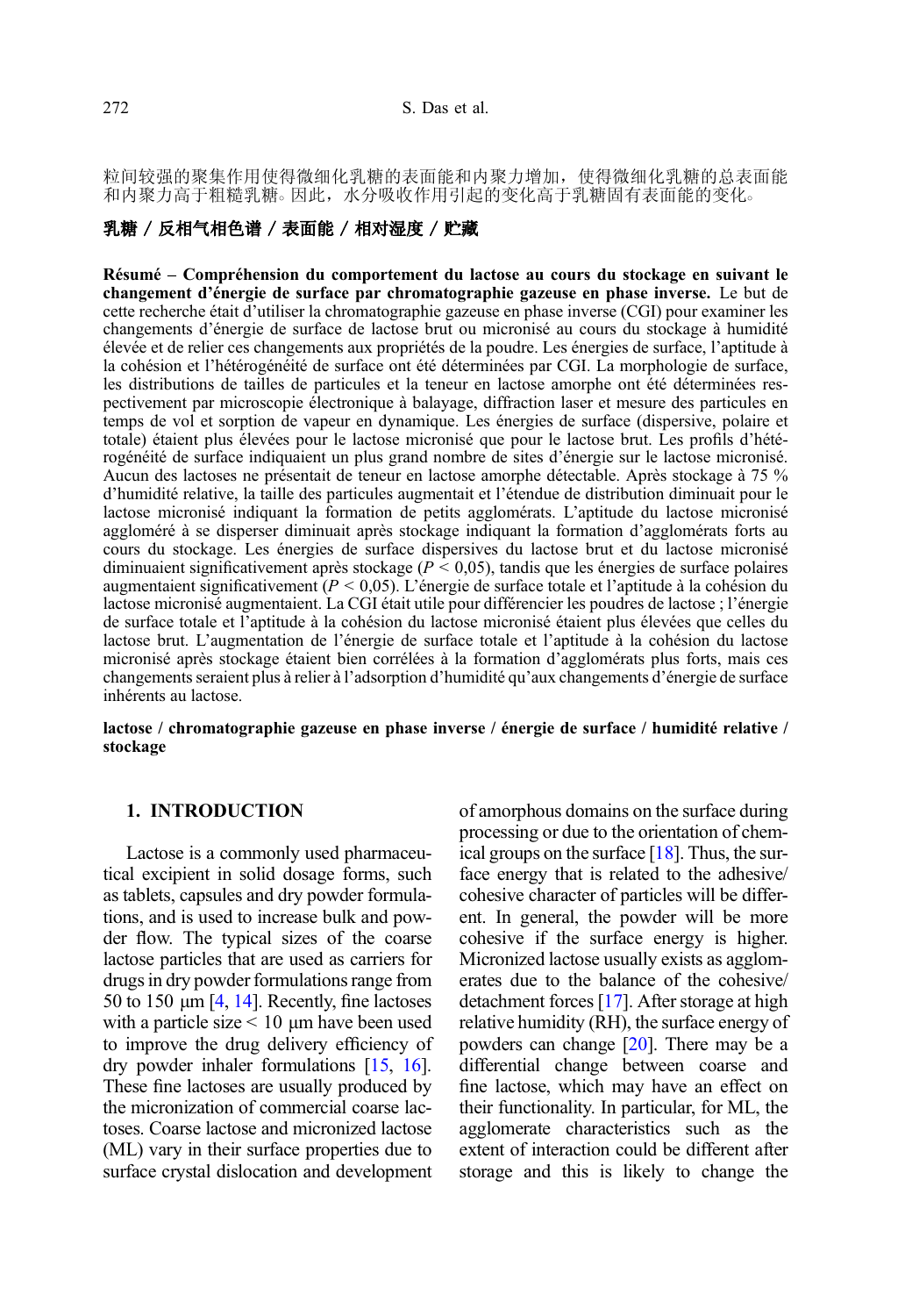product performance. Understanding the relationship between surface energy and product performance is, therefore, important.

Surface energy  $(y)$  can be defined as the energy required to produce a unit area of surface. All materials have non-polar interaction sites, and most materials have polar interaction sites [\[13](#page-13-0)]. Thus, the surface energy  $(y)$  is the sum total of dispersive  $(y^D)$  and polar components  $(y^P)$ 

$$
\gamma = \gamma^{\mathcal{D}} + \gamma^{\mathcal{P}}.\tag{1}
$$

Among the available options for surface energy determination, inverse gas chromatography (IGC) is considered to be one of the best techniques for measurement of surface energy [[18\]](#page-13-0). The material to be investigated is placed in the chromatographic column, and test solutes (probes) are transported over the surface by a carrier gas. The dispersive surface energy is calculated using a series of alkanes as probes according to the method described by Schultz et al. [[23](#page-14-0)]. If only dispersive forces are present and the adsorbed probe is treated as a thin liquid film, the relationship between the net retention volume and free enthalpy or energy of adsorption  $(\Delta G)$  is given by

$$
\Delta G = RT \ln V_N + C, \qquad (2)
$$

where R is the gas constant and C is another constant that depends on a chosen reference state. The free energy of adsorption,  $\Delta G$ , can also be related to the energy of adhesion  $(W_A)$  between a probe molecule and a substrate by the following equation:

$$
\Delta G = N_A a W_A, \tag{3}
$$

where  $N_A$  is Avogadro's number and  $\alpha$  is the area of surface occupied by one probe molecule. Dispersive interactions are dominant when alkanes are used as probes, and there is no difference between  $\Delta G$  and  $\Delta G^D$  (energy of adsorption for dispersive interactions). Thus, the work of adhesion  $(W_{\Delta})$  can be calculated from the dispersive surface energies of the substrate and probes as follows [\[12](#page-13-0)]:

$$
W_{\rm A} = 2\sqrt{\gamma_{\rm S}^{\rm D}}\sqrt{\gamma_{\rm L}^{\rm D}},\tag{4}
$$

where  $\gamma_S^D$  is dispersive component of the solid surface energy (i.e. sample whose surface energy is to be determined, stationary phase) and  $\gamma_L^D$  is dispersive component of the liquid surface energy (in this case, hydrocarbons that are regarded as mobile phase). Combining equations  $(2)$ ,  $(3)$  and  $(4)$ ,

RT ln 
$$
V_N = 2N_A \sqrt{\gamma_S^D} \cdot a \sqrt{\gamma_L^D} + C.
$$
 (5)

Hence, the dispersive surface energy of solid  $(\gamma_S^D)$  can be obtained from the slope  $(2N_A\sqrt{\gamma_s^D})$  of a plot of RT ln  $V_N$  against  $a\sqrt{\gamma_L^{\mathrm{D}}}$ .

The specific free energy  $(\Delta G^P)$  can be determined directly using different polar probes [\[22](#page-14-0), [23](#page-14-0)]. Each probe interacts with complementary polar sites of the material. For example, an acidic probe such as dichloromethane interacts with basic sites of the material, and therefore, determines the basic character of the material surface. On the other hand, a basic probe such as ethyl acetate interacts with acidic sites of the material and, therefore, determines the acidic component or acidic character of the material. All these polar probes interact due to polar as well as dispersive forces. Therefore, when their behaviour is plotted on the same set of axes used for dispersive surface energy calculation, their data lie above the alkane line, and the magnitude of this deviation is equal to the specific or polar component of the free energy of adsorption or desorption  $(\Delta G^P)$ :

$$
\Delta G = \Delta G^{\mathcal{D}} + \Delta G^{\mathcal{P}}.\tag{6}
$$

The polar surface energies  $(y^P)$  of dichloromethane and ethyl acetate can be calculated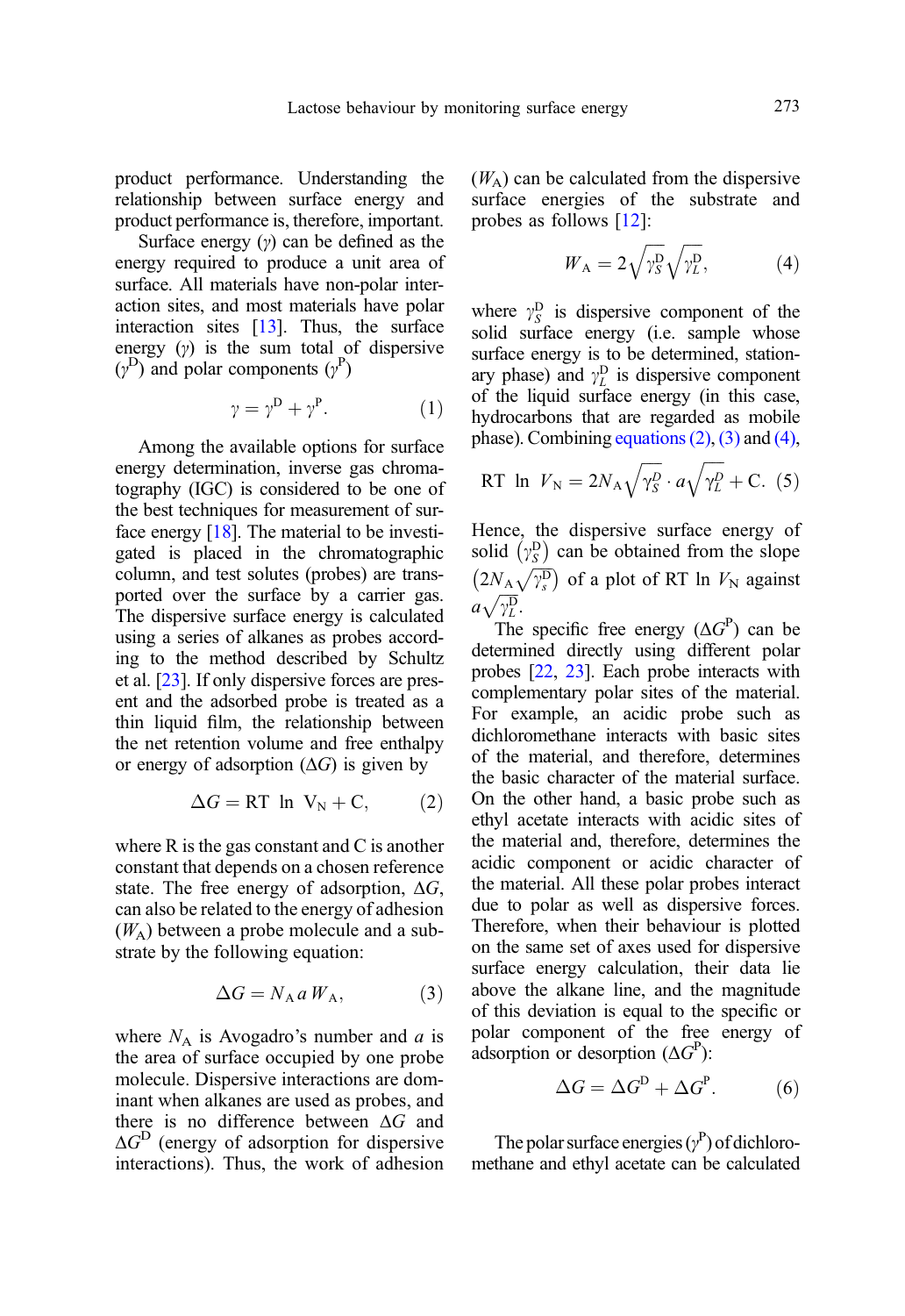from specific free energy values  $(\Delta G^P)$  using the Good-van Oss concept [\[28\]](#page-14-0).

The dispersive surface energy measured by IGC at infinite dilution technique is an indication of the highest energy sites, not of total energy sites. It is important to know the distribution of energy sites on the surface for better prediction of the material behaviour. Surface energy heterogeneity profiles can map surface sites of different energy levels. Thus, they can help predict product characteristics and performance. One of the ways to describe surface energetic heterogeneity is the adsorption potential distribution, which can be calculated from the sorption isotherm [[25](#page-14-0)].

The purpose of this research was to explore the use of IGC to examine potential differential surface energy changes to coarse and ML during storage at 75% RH (This RH was chosen as this was consistent with the recommendation of high RH by International Conference of Harmonization in their guidelines for stability testing of pharmaceuticals.) and to relate these changes to changes in powder properties. IGC was used to determine dispersive, polar and total surface energy, work of cohesion and surface energy heterogeneity using adsorption potential distributions. Physical changes in the lactoses were determined by particle size analyses to indicate particle agglomeration and ability to disperse under shear pressure conditions, and dynamic vapour sorption (DVS) will be used to distinguish between moisture adsorption characteristics and to detect amorphous domains in the lactose powders.

## 2. MATERIALS AND METHODS

# 2.1. Materials

Coarse α-lactose monohydrate (Inhalac  $120^{\circledR}$ , Meggle AG, Wasserburg, Germany) and micronized α-lactose monohydrate (produced by micronization and then stored on laboratory shelf at 15–20 °C at 45–50% RH for several months) were used as coarse lactose and ML. High-performance liquid chromatography (HPLC) grade methanol (Merck KGaA, Darmstadt, Germany), Milli-Q grade water (Millipore Corporation, Melsheim, France) and ammonium acetate (BDH Laboratories, Victoria, Australia) were used for HPLC analysis.

# 2.2. Methods

# 2.2.1. Surface morphology by Scanning Electron **Microscopy**

Approximately 2 mg of powder were sprinkled and glued on metal sample plates and then gold plated with a sputter coater (BAL-TEC SCD 005, Tokyo, Japan) using an electrical potential of 2.0 kV at 25 mA for 10 min. The surface morphology of powder particles was examined at several magnifications under JEOL JSM 6000F scanning electron microscope at 15 kV (JEOL, Tokyo, Japan).

# 2.2.2. Particle size analysis by a Mastersizer 2000

The particle size of the powders was determined by laser diffraction using a Scirocco cell and Scirocco 2000 dry powder feeder at 1.0 bar pressure in a Malvern Mastersizer 2000 (Malvern Instruments Ltd., Worcestershire, UK). Particle size was analysed with the refractive index of lactose (1.533) and with an estimated imaginary refractive index of lactose (0.1). The average particle size distribution was measured from three replicates of each sample using Malvern Mastersizer software (version 5.22).

# 2.2.3. Presence of amorphous content by a DVS

Lactose samples (ca. 100 mg) in glass sample pans were placed in the sample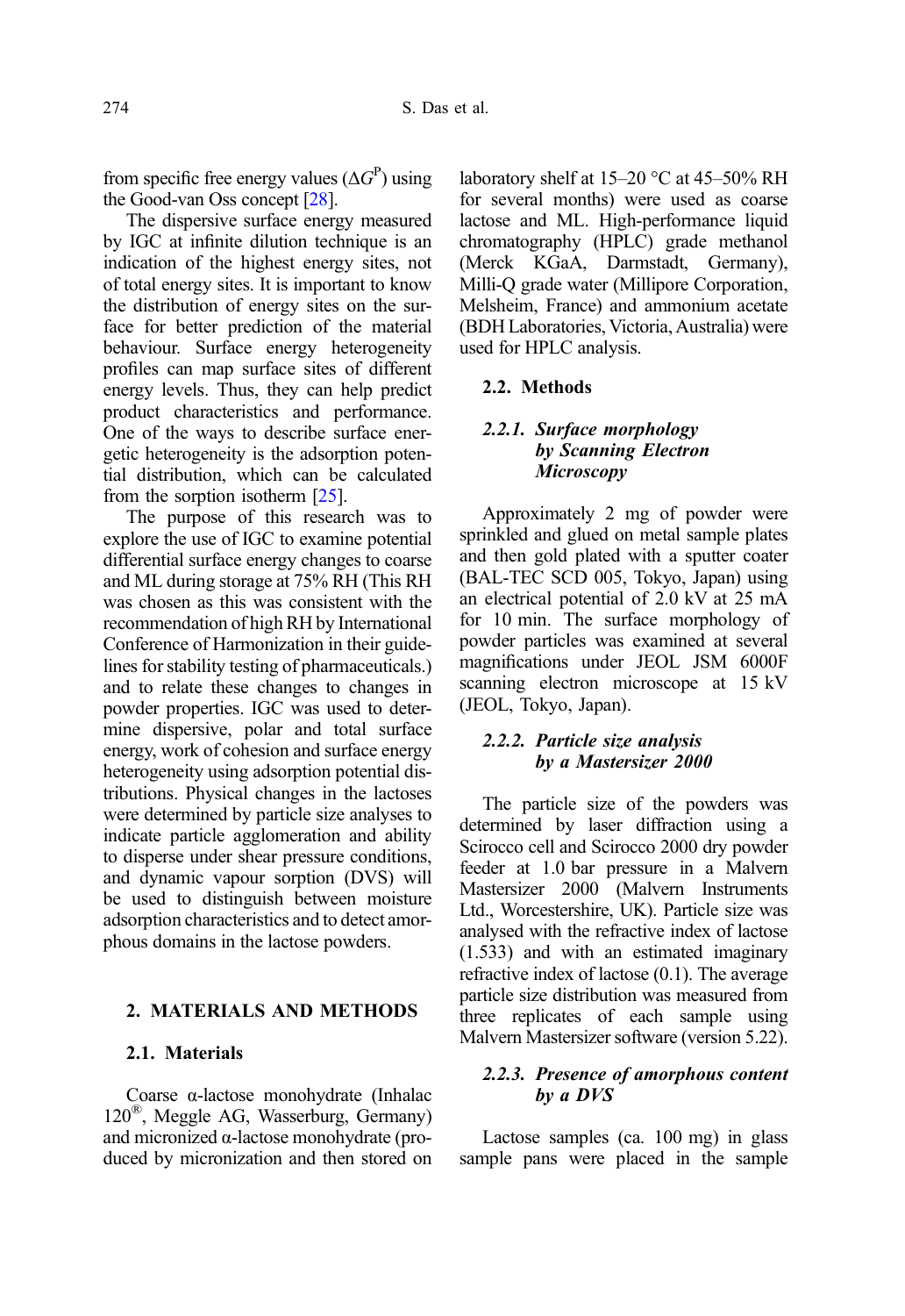chamber of a commercial DVS-1 (Surface Measurement Systems Ltd. (SMS), London, UK). Prior to 10% RH increments from 0 to 90% RH at 25 °C, each sample was dried over nitrogen at 0% RH. Two cycles (each cycle comprised of one sorption from 0 to 90% RH and one desorption from 90 to 0% RH) were completed. Equilibrium moisture content at each increment was deter-

#### 2.2.4. Surface energy determination by IGC

mined by a dm/dt of  $0.0002\%$  min<sup>-1</sup>.

The surface energy of both coarse and MLs immediately before and after storage at 75% RH for three months was determined by a fully automated IGC system (SMS, London, UK). Prior to each measurement, the system was conditioned for 2 h at 0% RH for samples before storage and at 75% RH for samples after storage. GC grade undecane, decane, nonane, octane and heptane were used as probes to measure dispersive surface energy, while dichloromethane and ethyl acetate were used to measure polar energy. All the probes were bought from Fluka, and the concentrations kept at 0.03  $p/p^0$  at 30 °C for infinite dilution. Methane (Linde) was used to measure dead volume and the flow rate of the carrier gas, helium, was 10 mL·min<sup>-1</sup>. The surface energies were calculated by IGC standard analysis software version 1.3 (SMS, London, UK). For each measurement, two separate columns were filled with each lactose sample, and the experiment was replicated three times per filled column. No significant difference between repeats in the same column as well as between different columns filled with powders from the same batch was observed  $(P > 0.05)$ . For surface heterogeneity measurements of both fresh and stored samples, each of heptane, dichloromethane and ethyl acetate was run at concentrations 0.03, 0.1, 0.2, 0.3, 0.4, 0.5, 0.6, 0.8 and 0.94  $p/p<sup>0</sup>$  at conditioning RH of 0%, and the analyses were carried out using IGC standard analysis software version 1.21 (SMS, London, UK).

#### 2.2.5. Storage conditions

Coarse lactose and ML in open pans were stored for three months in a desiccator having an RH of 75% produced by a saturated solution of sodium chloride (NaCl) (BDH laboratories, Melbourne, Victoria, Australia) [[6](#page-13-0)]. Over the study period, the RH and temperature, monitored by a thermohygrometer (Shinyei TRH-CZ, Osaka, Japan), were observed to be  $75 \pm 2\%$  and  $25 \pm 2$  °C, respectively.

# 2.2.6. Agglomerate strength determination by an Aerosizer

The aerodynamic particle size of the powders was measured by the time-of-flight method using an Aerosizer (Amherst Process Instruments Inc., USA) in a dry powder dispersion system (aerodisperser). Approximately 5 mg of powder were taken in the sample cup of the aerodisperser. Particle size measurement was conducted at a medium feed rate and a sample run time of 300 s. Different shear pressures (3.4, 10.3, 20.7 and 27.6 kPa) were used to understand the effect of shear pressure on the agglomerate strength of the powders. The particle size of the mixture was analysed using API Aerosizer software (LD version 7.04). The average particle size distribution was determined from five replicates of each sample.

#### 2.2.7. Statistical analysis

All data were subjected to one-way analysis of variance (ANOVA) (SPSS, version 15.0, Chicago, IL, USA). Probability (P) values of  $\leq 0.05$  when analysed by post hoc multiple comparisons were considered as statistically significant.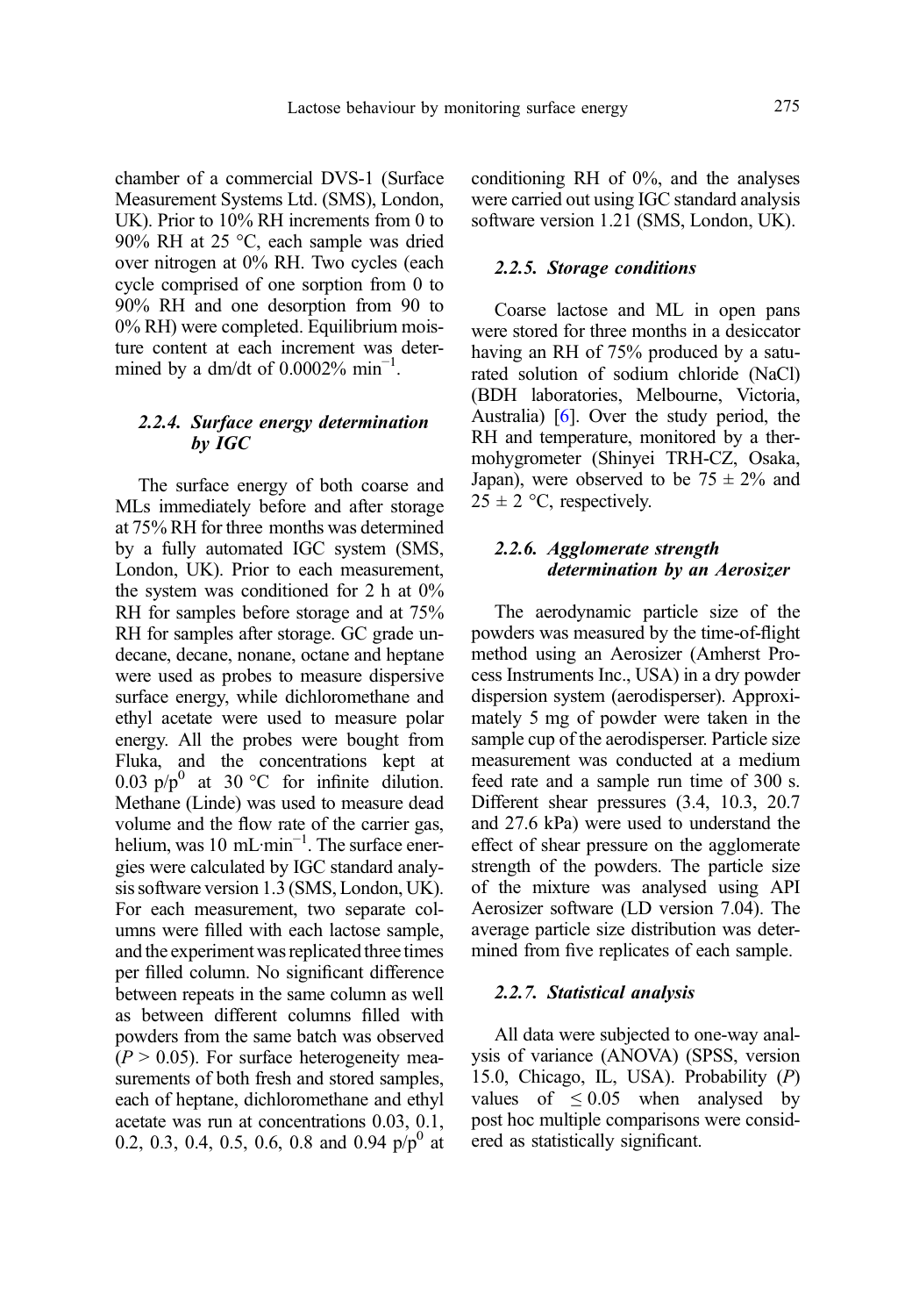<span id="page-5-0"></span>

Figure 1. Scanning electron micrograph (SEM) of (A) coarse lactose (magnification 600 $\times$ ) and (B) micronized lactose (magnification 5091×).

Table I. Particle size distribution parameters of coarse lactose and micronized lactose before and after storage at 75% RH ( $n = 3$ , data are shown as mean  $\pm$  standard deviation) ( $d_{10}$ ,  $d_{50}$  and  $d_{90}$ indicate 10%, 50% and 90% of the volume of particles are less than these particle sizes, respectively).

| Particle size parameter | Coarse lactose  |                 | Micronized lactose |               |
|-------------------------|-----------------|-----------------|--------------------|---------------|
|                         | Before storage  | After storage   | Before storage     | After storage |
| $d_{10}$ (µm)           | $84.8 \pm 2.3$  | $81.0 \pm 4.2$  | $0.8 \pm 0.1$      | $1.3 \pm 0.1$ |
| $d_{50}$ (µm)           | $127.5 \pm 3.8$ | $125.0 \pm 5.2$ | $2.4 \pm 0.2$      | $3.1 \pm 0.2$ |
| $d_{90}$ (µm)           | $192.0 \pm 5.5$ | $191.0 \pm 6.1$ | $5.0 \pm 0.1$      | $5.6 \pm 0.3$ |
| Span                    | $0.8 \pm 0.1$   | $0.9 \pm 0.1$   | $1.8 \pm 0.1$      | $1.4 \pm 0.1$ |

#### 3. RESULTS AND DISCUSSION

#### 3.1. Surface morphology of lactose powders

The scanning electron microscopy (SEM) of coarse and ML were obtained (Fig. 1). The coarse lactose particles were 'tomahawk' – shaped discrete crystals, whereas the ML formed agglomerates because of their relatively high adhesion forces [\[1](#page-13-0)].

#### 3.2. Particle size of lactose powders

The volume mean diameter (VMD) of coarse lactose was  $127.5 \pm 3.8$  μm, having only 0.8% < 5.0 μm. Coarse lactose had

10% and 90% of particles  $\leq 84.8 \pm 2.3$  µm and  $192.0 \pm 5.5$  μm, respectively (Tab. I). On the other hand, the VMD of ML was  $2.4 \pm 0.2$  μm, having 10% and 90% of particles  $< 0.8 \pm 0.1$  μm and  $5.0 \pm 0.1$  μm, respectively.

# 3.3. Moisure sorption-desorption isotherms determined by DVS

DVS data, calculated as percentage of dry mass, are shown in [Figure 2.](#page-6-0) The moisture sorption of ML gradually increased to 0.20% (w/w) at 80% RH and then jumped to 0.37% (w/w) at 90% RH. Coarse lactose followed a similar trend though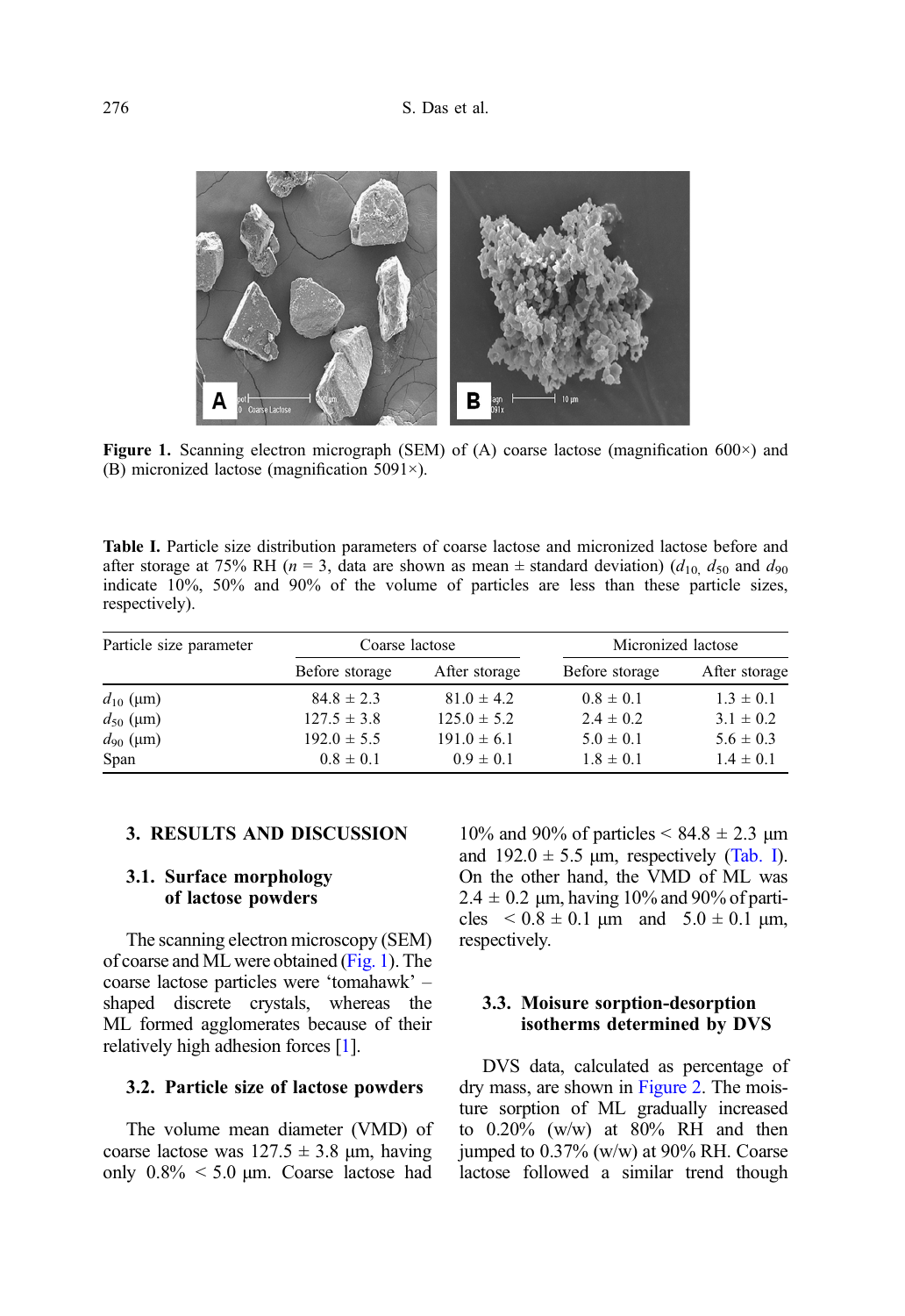<span id="page-6-0"></span>

Figure 2. Dynamic vapour sorption isotherms for (A) coarse lactose and (B) micronized lactose.

the extent of moisture sorption was lower. For example, the moisture of coarse lactose was only 0.03% (w/w) at 80% RH and  $0.08\%$  (w/w) at 90% RH. The higher moisture sorption of ML compared to that of coarse lactose could be attributed to both the surface chemistry and the relative difference in surface area of the lactose powders. The isotherms for coarse lactose showed hysteresis probably due to surface adsorbed water migrating into the bulk during sorption but not during desorption. Comparison of the first and second sorption-desorption isotherm data for both lactose powders showed reversible moisture sorption, suggesting the materials to be crystalline with no detectable amorphous content [\[29,](#page-14-0) [30](#page-14-0)].

# 3.4. Surface energy of lactose before storage

Before storage, the dispersive surface energies  $(y^D)$  of coarse lactose and ML were  $39.4 \pm 1.4 \text{ mJ} \cdot \text{m}^{-2}$  and  $45.7 \pm 1.3 \text{ mJ} \cdot \text{m}^{-2}$ , respectively [\(Fig. 3](#page-7-0)). The  $\gamma^{\text{D}}$  value for coarse lactose was similar to that reported by Ahfat et al. [\[2\]](#page-13-0) for α-lactose monohydrate  $(41.4 \text{ mJ·m}^{-2})$ . The polar energy  $(y^{\text{P}})$  was also significantly  $(P < 0.05)$  higher for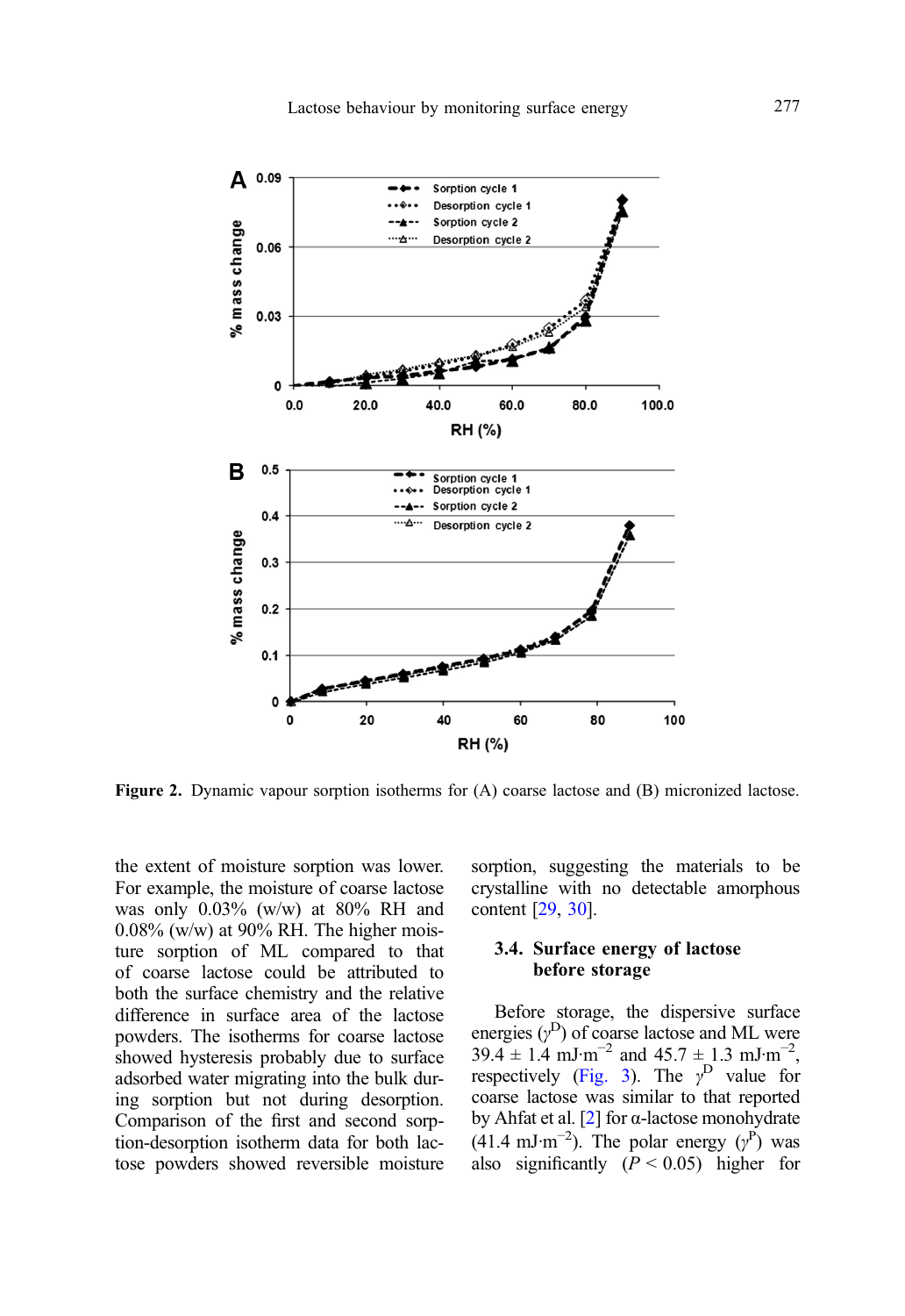<span id="page-7-0"></span>

Figure 3. Dispersive, polar and total surface energies and work of cohesion: comparison between coarse lactose and micronized lactose ( $n = 3$ , data are shown as mean with standard deviation by error bar).

ML  $(150.9 \pm 9.0 \text{ mJ} \cdot \text{m}^{-2})$  than for coarse lactose  $(129.6 \pm 18.5 \text{ mJ·m}^{-2})$ . Therefore, the total surface energy (γ) of ML  $(196.6 \pm 9.9 \text{ mJ} \cdot \text{m}^{-2})$ ) was significantly  $(P < 0.05)$  higher than that of coarse lactose  $(169.9 \pm 19.9 \text{ mJ} \cdot \text{m}^{-2})$ . The significantly higher surface energy of ML compared to that of coarse lactose could be due to different orientations and spacing between various surface molecules as the surface energy depends on the orientation of molecules on the surface produced during the micronization process [[10,](#page-13-0) [27](#page-14-0)]. Micronization of pharmaceutical substances has previously been seen to increase dispersive surface energy  $[5, 9, 11]$  $[5, 9, 11]$  $[5, 9, 11]$  $[5, 9, 11]$  $[5, 9, 11]$ .

The work of cohesion for ML was significantly higher  $(393.5 \pm 12.0 \text{ mJ} \cdot \text{m}^{-2})$ than that for coarse lactose  $(339.6 \pm$ 26.0 mJ·m<sup>-2</sup>) ( $P < 0.05$ ). The greater work of cohesion of ML was consistent with the stronger particle interactions that were responsible for agglomerate formation as observed by SEM [\(Fig. 1](#page-5-0)). In addition, while the increased work of cohesion suggested stronger interactions, the agglomerate formation was also facilitated by

a decreased detachment (gravitational) force due to the small particle size and, therefore, mass of the ML particles.

#### 3.5. Surface energetic heterogeneity determined by IGC

The surface energy measurements were carried out at infinite dilution. At infinite dilution, probe molecules interact with the highest energy sites that account for  $\sim$  1–3% of the surface energy sites [\[26](#page-14-0)]. In order to gain knowledge about the less energetic sites on the surface, surface heterogeneity profiles were constructed by gradually increasing probe concentrations. In this study, a non-polar probe, heptane, an acidic probe dichloromethane and a basic probe ethyl acetate were used.

Both lactose powders showed only one peak for interaction with all the probes in the range of adsorption potential ([Fig. 4](#page-8-0)). A monomodal distribution implies only one set of adsorption sites. Examples of heterogeneous surfaces exhibiting more than one peak can be found in the literature [[25](#page-14-0)]. The peak adsorption potential for ML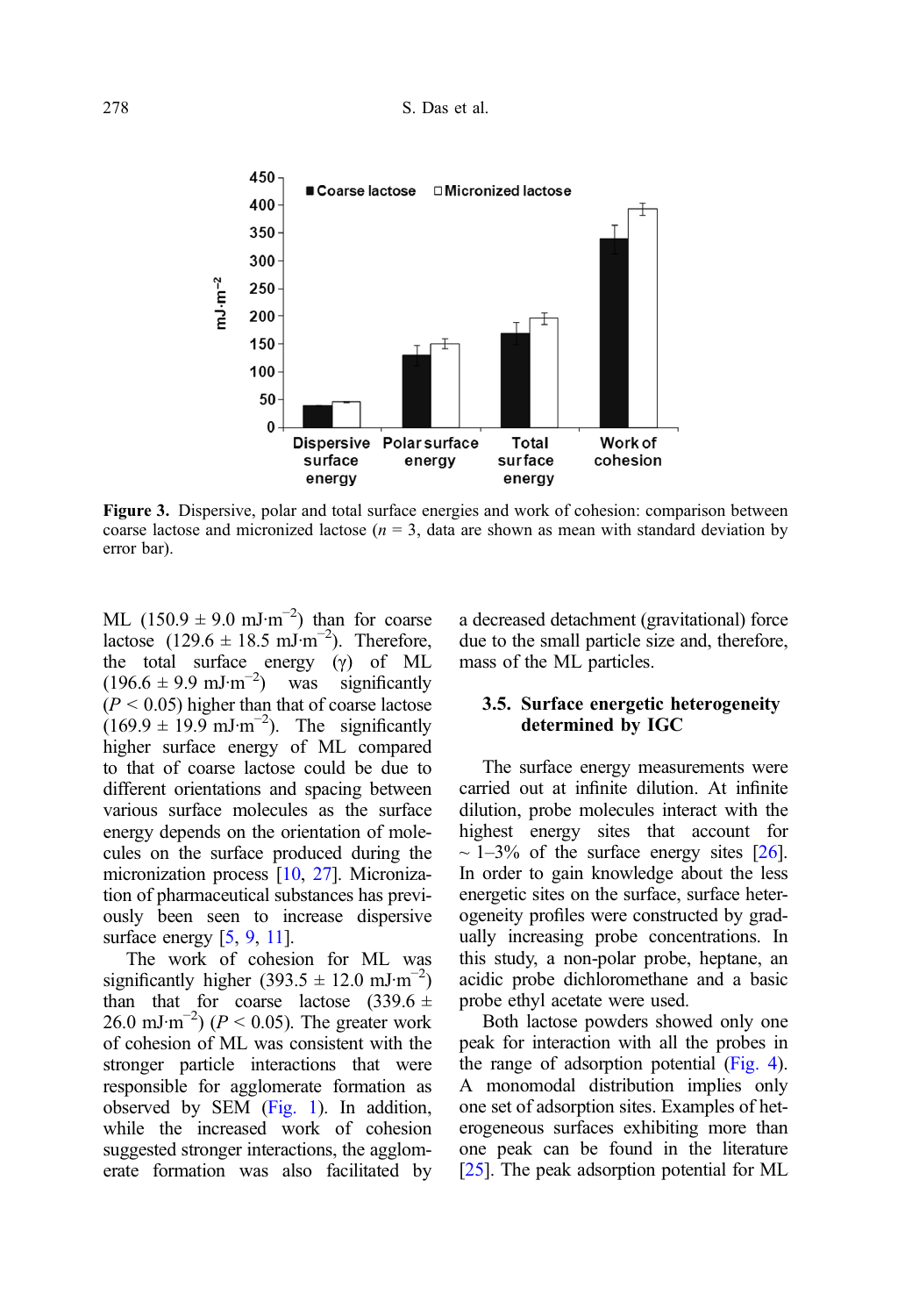<span id="page-8-0"></span>

Figure 4. Comparison of surface heterogeneity profiles of coarse lactose and micronized lactose determined using (A) heptane, (B) dichloromethane and (C) ethyl acetate.

was higher than that for coarse lactose for all the probes (Fig. 4). As the peak position is an indication of the energy level of adsorption sites, these results substantiate the presence of higher energy adsorption sites in ML than in coarse lactose. Furthermore, the uptakes of probes, as denoted by the area under the curve (AUC), were lower for coarse lactose than for ML and, therefore, related to fewer interaction sites on the coarse lactose. This may be a consequence of surface area or numbers of inherent sites.

#### 3.6. Surface energy determined after storage at 75% RH

After storage at 75% RH, the  $\gamma^D$  of coarse and micronized lactose significantly decreased to  $33.8 \pm 2.3$  mJ·m<sup>-2</sup> ( $P = 0.02$ ) and 34.8  $\pm$  2.3 mJ·m<sup>-2</sup> ( $P = 0.002$ ), respec-tively [\(Fig. 5\)](#page-9-0). A decrease in  $\gamma^D$  with increasing RH has been observed previously for stored lactoses [\[19\]](#page-13-0), cellulose [[24\]](#page-14-0) and clays [\[3\]](#page-13-0). The total polar energy of both lactose powders significantly increased ( $P < 0.05$ ) after storage. The total polar energy was related to both electron acceptor and donor properties. The total surface energy of micronized lactose significantly increased from 196.6  $\pm$  9.9 mJ·m<sup>-2</sup> to  $247.2 \pm 18.9 \text{ mJ} \cdot \text{m}^{-2}$ , whereas that of coarse lactose did not significantly change  $(P = 0.21)$  [\(Fig. 5](#page-9-0)).

The dispersive surface energy was an indication of the interaction of the non-polar probes such as heptane with non-polar surface sites such as hydrophobic rings and long chain hydrocarbons. The polar surface energy involved the interaction of polar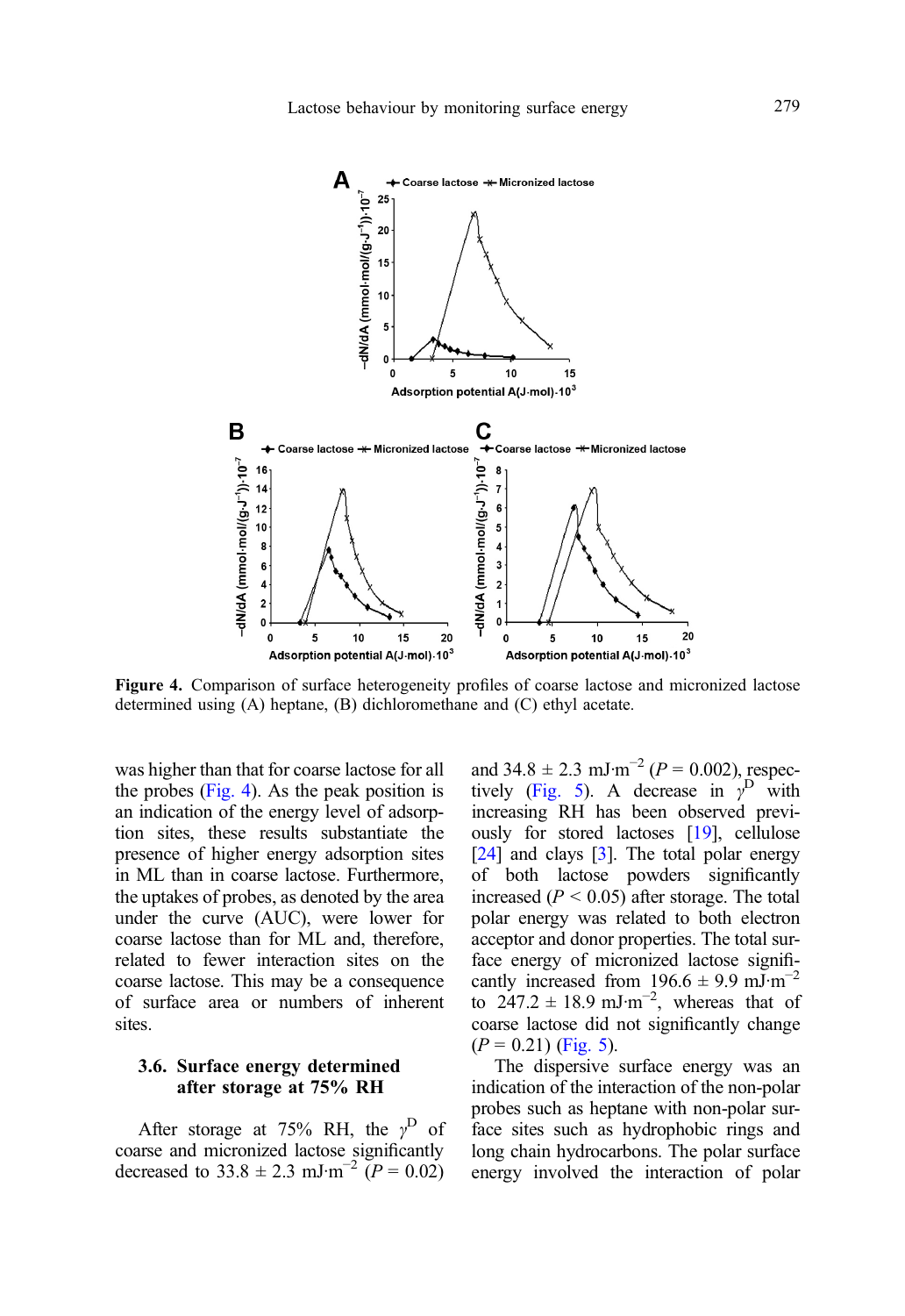<span id="page-9-0"></span>

Figure 5. Comparison of dispersive, polar and total surface energies and work of cohesion of (A) coarse lactose and (B) micronized lactose before and after storage at 75% RH (before storage sample was conditioned at 0% RH for 2 h while after storage sample was conditioned at 75% RH for 2 h)  $(n = 3)$ , data are shown as mean with standard deviation by error bar) (before storage data were shown for comparison).

probes with polar sites. Lactose monohydrate was hydrophilic in nature and was completely wet by water  $[21]$ . Lactose has both non-polar (carbon chain and cyclic ring) and polar groups (e.g. –OH group). During storage at 75% RH, micronized lactose gained moisture to a greater extent than coarse lactose [[8\]](#page-13-0). Bound surface moisture can provide new polar sites that might interact with the polar probes. As the lactose samples were devoid of any detectable amorphous content, the decrease in the dispersive surface energy of lactoses (both lactose powders) after storage at 75% RH (Fig. 5) was likely to result from the shielding of dispersive energy sites, which is con-sistent with previous reports [[7](#page-13-0), [19](#page-13-0)]. The increase in polar surface energy was attributed to the interaction of polar probes with surface moisture of lactose. The total surface energy of micronized lactose increased after storage at 75% RH as the increase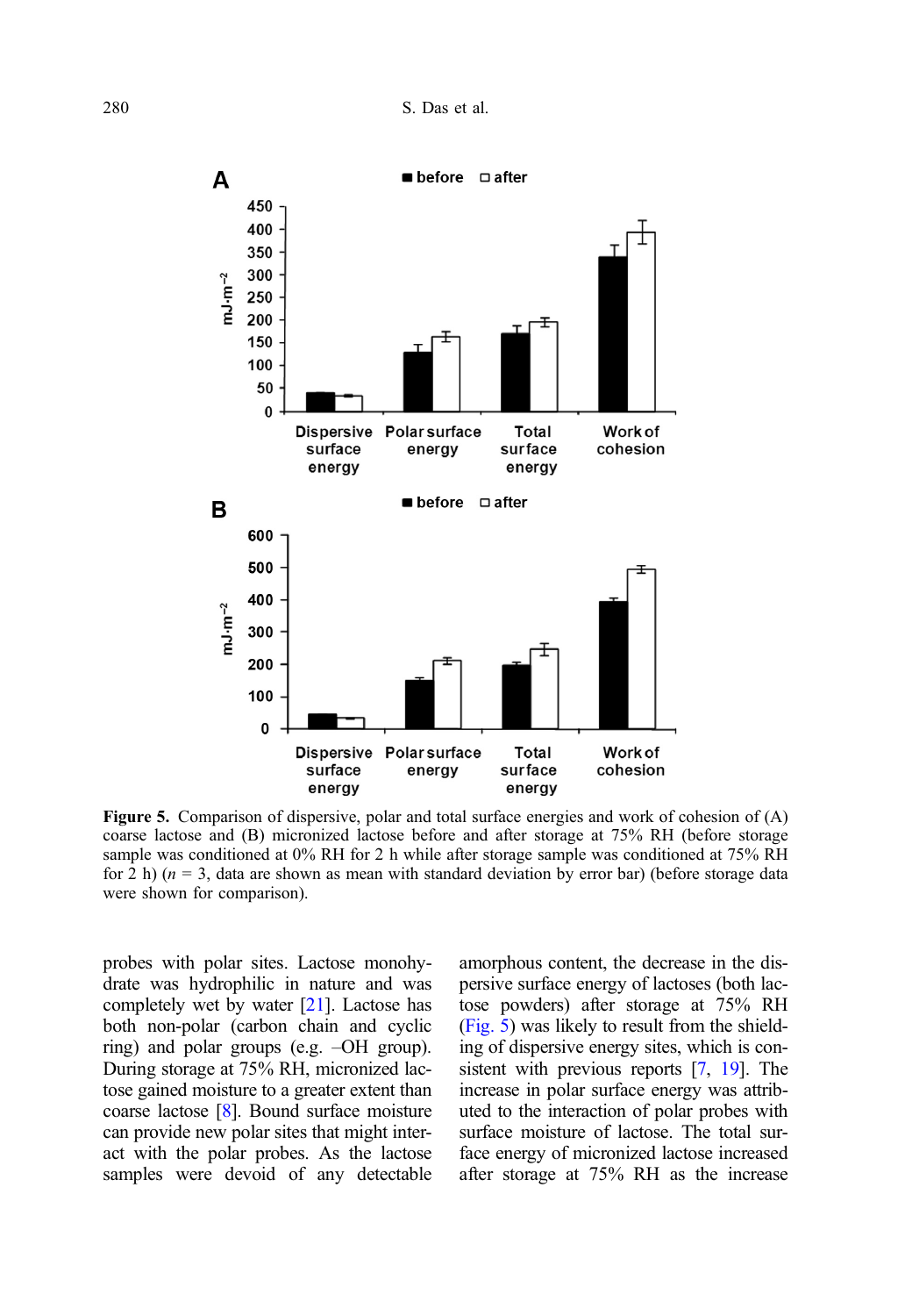| Probes           | Lactose samples    | Surface heterogeneity profile parameters |           |                           |
|------------------|--------------------|------------------------------------------|-----------|---------------------------|
|                  |                    | Mode                                     | AUC       | Peak adsorption potential |
| Heptane          | Coarse lactose     | No change                                | Decreased | Minor right shift         |
|                  | Micronized lactose | No change                                | Decreased | No shift                  |
| Dicholoromethane | Coarse lactose     | No change                                | Decreased | No shift                  |
|                  | Micronized lactose | No change                                | No change | Right shift               |
| Ethyl acetate    | Coarse lactose     | No change                                | No change | No shift                  |
|                  | Micronized lactose | No change                                | No change | Minor left shift          |

Table II. Comparison of surface heterogeneity profile parameters of coarse lactose and micronized lactose before and after storage at 75% RH for three months.

in polar surface energy overwhelmed the decrease in dispersive surface energy. The work of cohesion of micronized lactose significantly increased after storage ( $P < 0.05$ ), while that of coarse lactose did not significantly change  $(P > 0.05)$  [\(Fig. 5](#page-9-0)).

#### 3.7. Surface heterogeneity profiles after storage at 75% RH

In general, both coarse lactose and micronized lactoses showed monomodal interaction with all the probes in the adsorption potential range (Tab. II), indicating that surface adsorption sites did not change from a homogeneous to a heterogeneous distribution after storage. For the interaction with heptane, there was no shift in peak adsorption potential for micronized lactose and a very minor shift for coarse lactose after storage. Therefore, these results indicate that there was no major change in the overall energetic status of the powder surfaces after storage. The uptake of heptane, as denoted by the AUC, remarkably decreased for interaction with micronized lactose after storage and could be due to the decreased access of this probe to agglomerated micronized lactose.

The peak for the interaction of dichloromethane with micronized lactose after storage shifted to a higher and more energetic adsorption potential. The peak maximum for interaction with ethyl acetate slightly shifted to a lower adsorption potential for micronized lactose, while that for coarse lactose remained unchanged.

#### 3.8. Powder properties after storage

#### 3.8.1. Particle size

The VMD of micronized lactose increased from  $2.4 \pm 0.2$  um to  $3.1 \pm 0.2$  um after storage, while that of the coarse lactose was unchanged [\(Tab. I\)](#page-5-0). This increased particle size was an indication of strong agglomerate formation by the micronized lactose particles during storage at the elevated RH. The increased strength of these agglomerates may be due to increased capillary interactions [[8\]](#page-13-0). In order to further understand the changes observed, the span of micronized lactose before and after storage was calculated from PSD and compared ([Tab. I\)](#page-5-0). The span was calculated using the following equation:

$$
span = {Dv(90) - Dv(10)}/Dv(50)
$$

where  $Dv(90)$ ,  $Dv(10)$  and  $Dv(50)$  are the equivalent volume diameters of 90, 10 and 50% cumulative volume undersize, respectively.

The span of the size distribution of ML decreased after storage and the particle size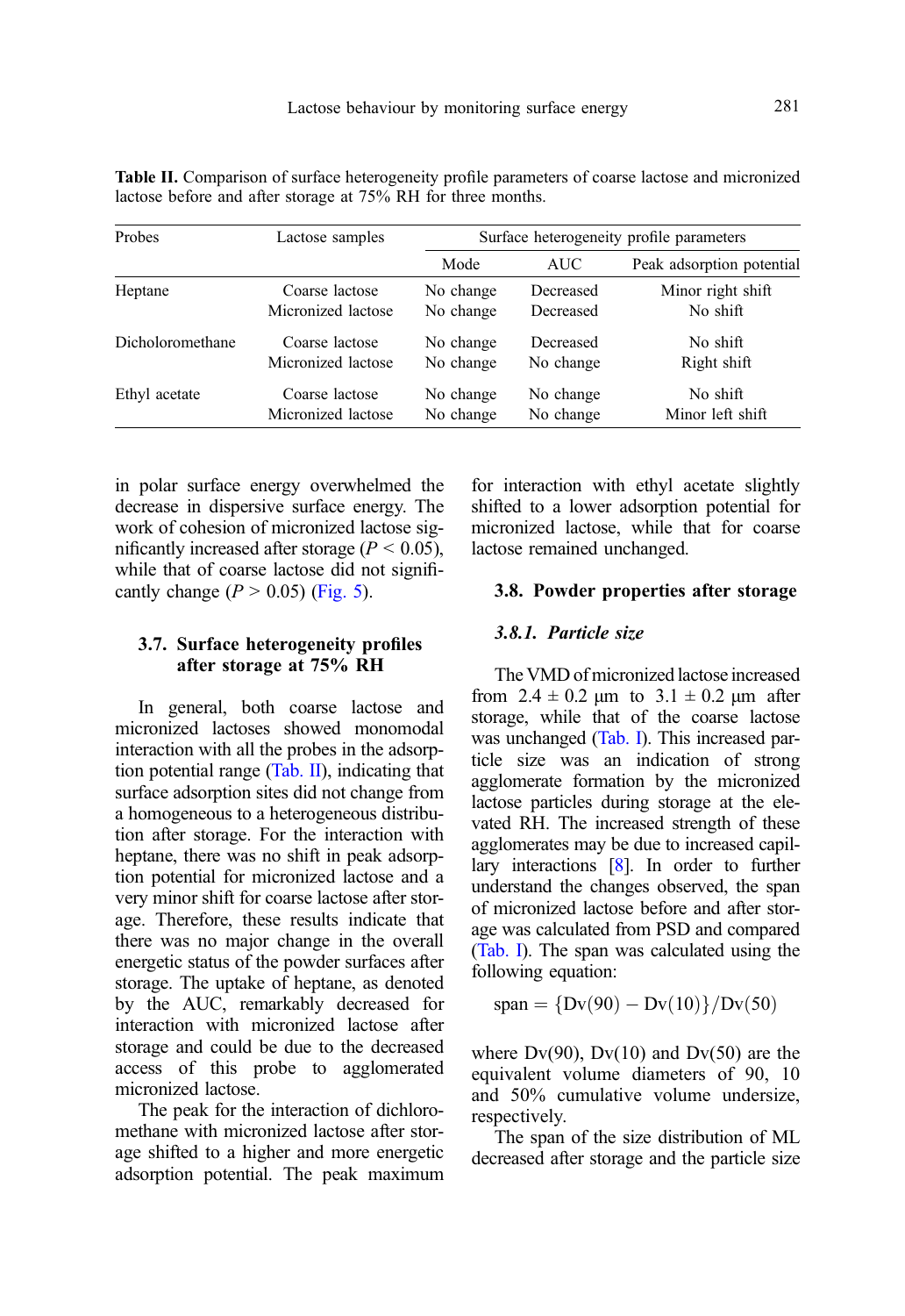<span id="page-11-0"></span>

Figure 6. Comparison of particle size-shear pressure of (A) coarse lactose, (B) micronized lactose before and after storage at 75% RH for three months and particle size was determined by an Aerosizer at 3.4, 10.3, 20.7 and 27.6 kPa ( $n = 3$ , data are shown as mean with standard deviation by error bar).

distribution indicated a decrease in the number of fine particles. Thus, it is likely that the small particles of the micronized lactose interacted in the high humidity conditions giving larger mean particle sizes resulting in narrower size distributions.

By contrast, the particle size parameters, including the VMD and span, of the coarse lactose were not significantly different after storage ( $P > 0.05$ ).

## 3.8.2. Agglomerate properties

In order to determine a measure of agglomerate strength, the particle sizes of powders were determined when dispersed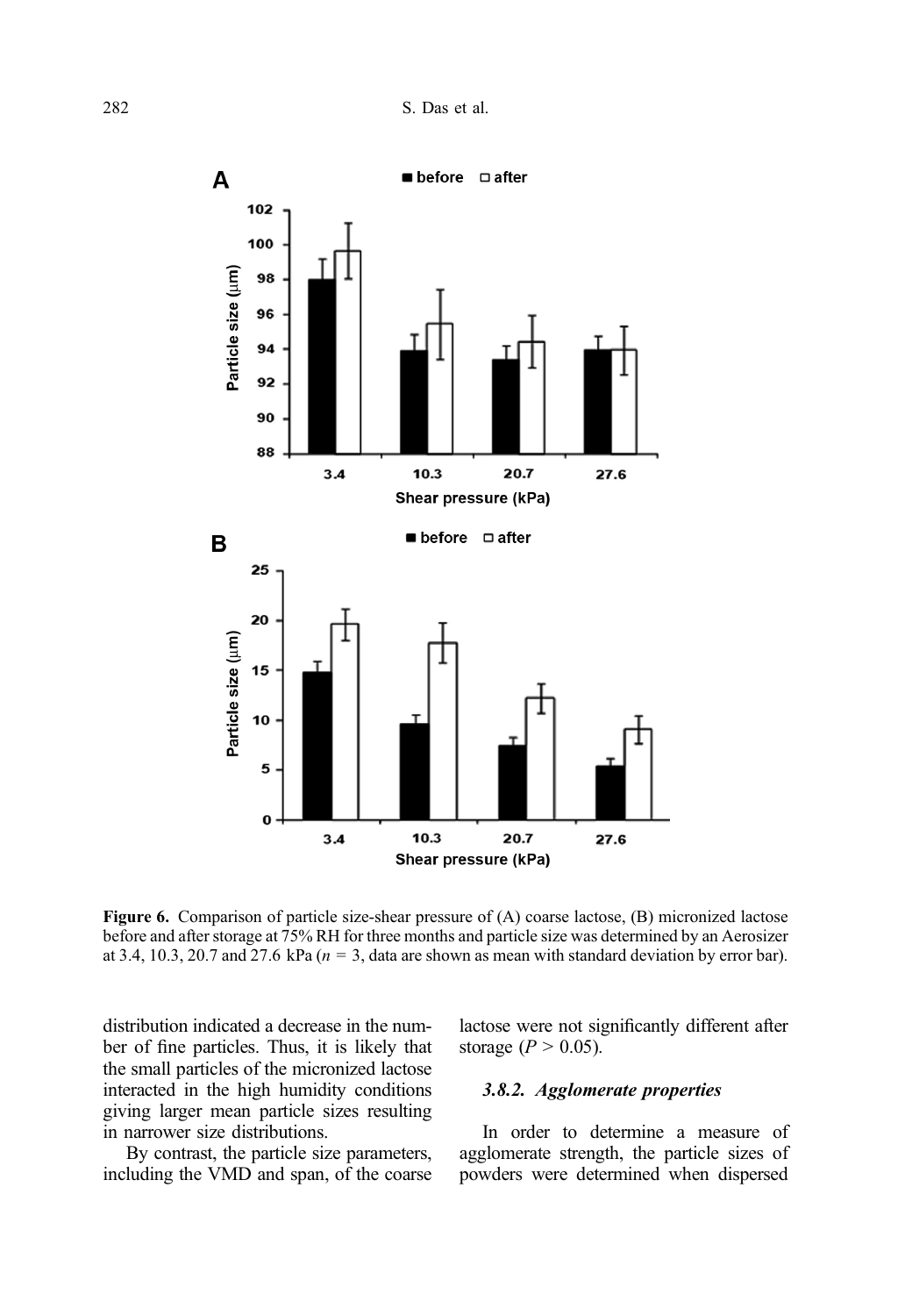at very low, but increasing shear pressures (3.4, 10.3, 20.7 and 27.6 kPa). For the coarse lactose, the particle sizes after storage were not significantly different than before storage ( $P > 0.05$ ) determined at those four different pressures ([Fig. 6](#page-11-0)). In contrast, the particle sizes of micronized lactose  $(d_{50})$ after storage were significantly higher than before storage. These data indicate that micronized lactose formed strong agglomerates during storage.

# 3.9. Relationship between surface energy and physical changes during storage

The surface energy parameters such as dispersive, polar and total surface energy, the work of cohesion and the surface energy distributions measured by IGC were particularly useful in distinguishing between coarse and micronized lactoses. In these circumstances, the surfaces of micronized and coarse lactose are likely to be very different due to crystal dislocations caused by micronization. While no amorphous domains could be identified by DVS, the surface energies and work of cohesion measured at infinite dilution and the surface heterogeneity profiles allowed the lactose samples to be distinguished.

Although the changes observed in the surface energies measured at infinite dilution and the surface heterogeneity profiles coincided with the changes in physical properties of the lactoses studied, it was difficult to say conclusively that there was a cause and effect relationship. The presence of adsorbed surface moisture shielded dispersive energy sites and acted as polar sites for the probes. Since the inherent moisture adsorption capacity of coarse and micronized lactose was different, the behaviour during storage could be expected to be different, and thus changes observed in the physical properties could not be directly related to inherent surface energy changes in the lactose during storage.

The physical changes observed in the micronized lactose have been shown to be related to increased adhesion caused by increased capillary interactions and perhaps solid bridging [\[8](#page-13-0)]. Whether the physical changes also were related to changes in the inherent surface energy and therefore particle interaction due to adsorbed moisture was difficult to say. This was because the effect of adsorbed moisture could not be dissected into its influence in changing polar and dispersive active sites or to its influence in changing inherent surface energy of the micronized lactose surface.

#### 4. CONCLUSIONS

The study concluded that IGC was useful to characterize and distinguish between lactoses. Surface energy of micronized lactose was higher than that of coarse lactose, which was probably caused by the surface crystal dislocations due to high energy milling. Amorphous content in micronized lactose was not detected by DVS and did not contribute to the higher surface energy.

The changes in surface energy during storage were attributed to the adsorption of moisture. The dispersive surface energy decreased, while the polar energy increased after storage at high RH. The polar surface energy increases of both coarse and micronized lactoses could be due to the interaction of moisture with polar sites, simultaneously exposing new polar sites for interaction. The decrease in dispersive surface energy of coarse lactose and micronized lactose was probably due to shielding of some non-polar energy sites when moisture interacted with polar energy sites. The increase in total surface energy and work of cohesion of micronized lactose after storage coincided with the formation of larger and stronger agglomerates. While this relationship existed, the increased strength of the agglomerates was probably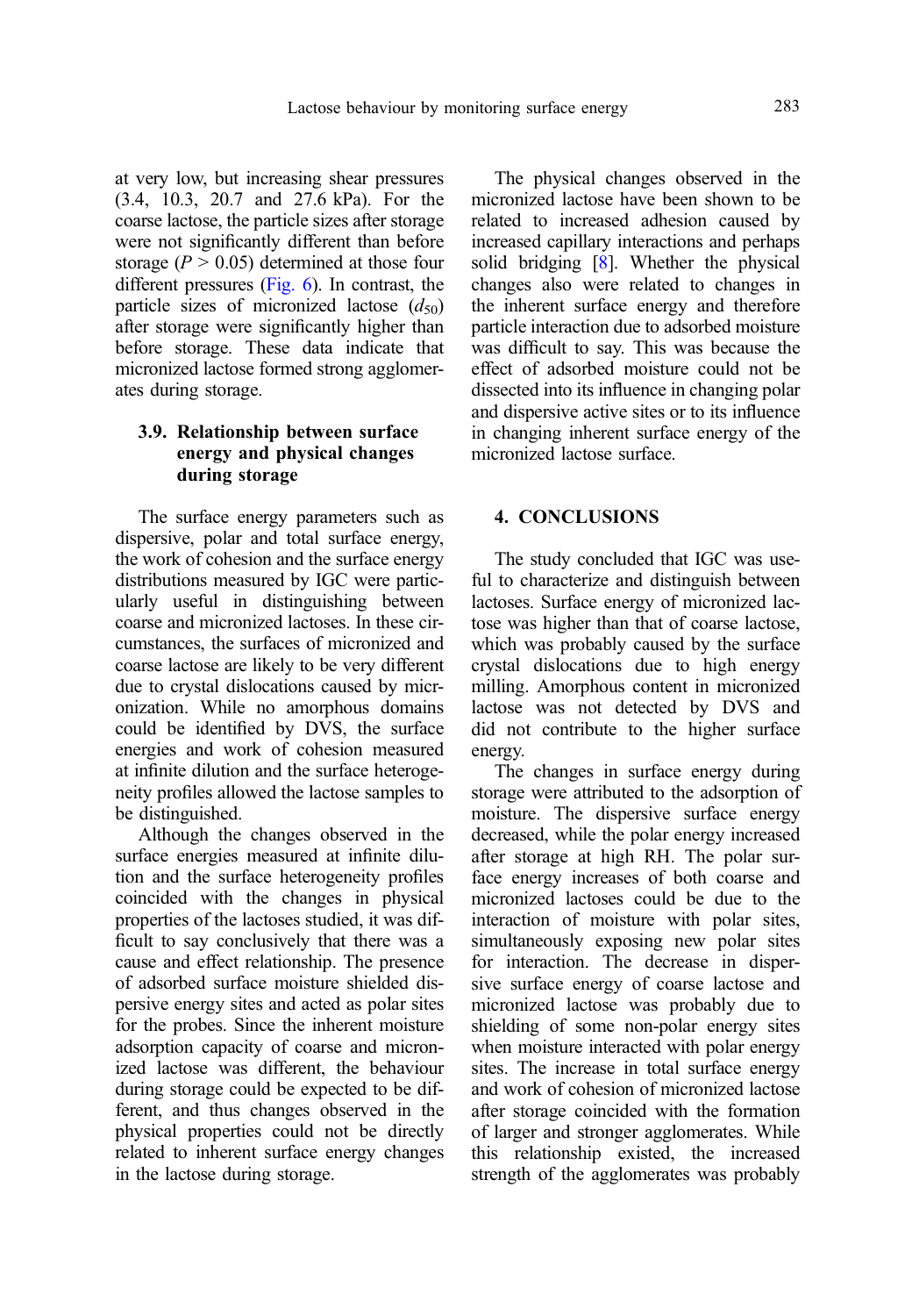<span id="page-13-0"></span>related to capillary interactions between the lactose particles leading to solid bridging.

Acknowledgements: Shyamal Das would like to acknowledge the scholarship support from Monash University through the Faculty of Pharmacy and Pharmaceutical Sciences during his Ph.D. research. He is also grateful to Dr. Handoko Adi for assistance in DVS and SEM and to Dr. Herbert Chiou of Sydney University for Aerosizer and Mastersizer analyses.

#### REFERENCES

- [1] Adi H., Larson I., Chiou H., Young P., Traini D., Stewart P., Agglomerate strength and dispersion of salmeterol xinafoate from powder mixtures for inhalation, Pharm. Res. 23 (2006) 2556–2565.
- [2] Ahfat N., Buckton G., Burrows R., Ticehurst M., An exploration of inter-relationships between contact angle, inverse phase gas chromatography and triboelectric charging data, Eur. J. Pharm. Sci. 9 (2000) 271–276.
- [3] Balard H., Saada A., Siffert B., Papirer E., Influence of water on the retention of organic probes on clays studied by IGC, Clays Clay Miner. 45 (1997) 489–495.
- [4] Borgstrom L., Bisgaard H., O'Callaghan C. Pedersen S., Dry powder inhalers, in: Bisgaard H., O'Callaghan C., Smaldone G.C. (Eds.), Drug Delivery to the Lung, Marcel Dekker, New York, USA, 2002, pp. 421–448.
- [5] Briggner L., Buckton G., Bystrom K., Darcy P., The use of isothermal microcalorimetry in the study of changes in crystallinity induced during the processing of powders, Int. J. Pharm. 105 (1994) 125–135.
- [6] Callahan J., Cleary G., Elefant M., Kaplan G., Kensler T., Nash R., Equilibrium moisture content of pharmaceutical excipients, Drug Dev. Ind. Pharm. 8 (1982) 355–369.
- [7] Comte S., Calvet R., Dodds J., Balard H., Surface properties of low specific surface powders using inverse gas chromatography, Powder Technol. 157 (2005) 39–47.
- [8] Das S., Larson I., Young P., Stewart P., Influence of storage relative humidity on the dispersion of salmeterol xinafoate powders for inhalation, J. Pharm. Sci. 98 (2008) 1015–1027.
- [9] Egawa H., Maeda S., Yonemochi E., Oguchi T., Yamamoto K., Nakai Y., Solubility parameter and dissolution behaviour of cephalexin powders with different crystallinity, Chem. Pharm. Bull. 40 (1992) 819–820.
- [10] Feeley J., York P., Sumby B., Dicks H., Determination of surface properties and flow characteristics of salbutamol sulphate before and after micronization, Int. J. Pharm. 172 (1998) 89–96.
- [11] Florence A., Salole E., Changes in crystallinity and solubility on comminution of digoxin and observations on spironolactone, J. Pharm. Pharmacol. 28 (1976) 479–480.
- [12] Fowkes F., Attractive forces at interfaces, J. Ind. Eng. Chem. 56 (1964) 40–52.
- [13] Grimsey I., Feeley J., York P., Analysis of the surface energy of pharmaceutical powders by inverse gas chromatography, J. Pharm. Sci. 91 (2002) 571–583.
- [14] Islam N., Stewart P., Larson I., Hartley P., Lactose modification by decantation: are drug-fine lactose ratios the key to better dispersion of salmeterol xinafoate from lactose-interactive mixtures? Pharm. Res. 21 (2004) 492–499.
- [15] Louey M., Stewart P., Particle interactions involved in aerosol dispersion of ternary interactive mixtures, Pharm. Res. 19 (2002) 1524–1531.
- [16] Lucas P., Anderson K., Staniforth J., Protein deposition from dry powder inhalers: fine particle multiplets as performance modifiers, Pharm. Res. 15 (1998) 562–569.
- [17] Matthew J., Price R., The influence of fine excipient particles on the performance of carrier-based dry powder inhalation formulations, Pharm. Res. 23 (2006) 1665–1674.
- [18] Newell H., Buckton G., Butler D., Thielmann F., Williams D., The use of inverse gas chromatography to measure the surface energy of crystalline, amorphous and recently milled lactose, Pharm. Res. 18 (2001) 662–666.
- [19] Newell H., Buckton G., Butler D., Thielmann F., Williams D., The use of inverse gas chromatography to study the change of surface energy of amorphous lactose as a function of relative humidity and the processes of collapse and crystallisation, Int. J. Pharm. 217 (2001) 45–56.
- [20] Ohta M., Buckton G., Determination of the changes in surface energetics of cefditoren pivoxil as a consequence of processing